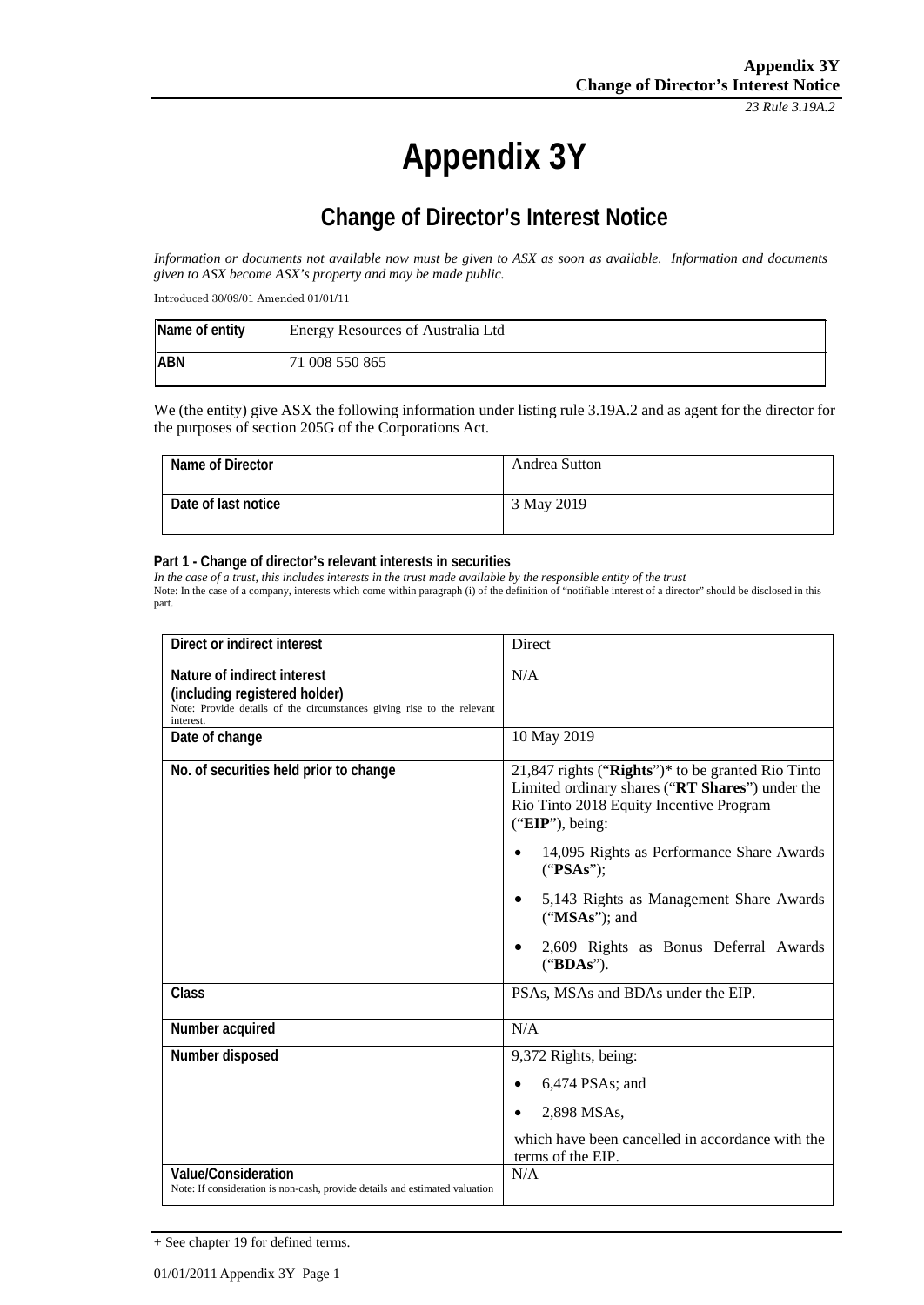#### **Appendix 3Y Change of Director's Interest Notice**

| No. of securities held after change                                                                                                                                     | 12,475 Rights, being:                              |
|-------------------------------------------------------------------------------------------------------------------------------------------------------------------------|----------------------------------------------------|
|                                                                                                                                                                         | 7,621 PSAs;                                        |
|                                                                                                                                                                         | $2,245$ MSAs; and                                  |
|                                                                                                                                                                         | 2,609 BDAs.                                        |
| Nature of change<br>Example: on-market trade, off-market trade, exercise of options, issue of<br>securities under dividend reinvestment plan, participation in buy-back | Cancellation of Rights under the terms of the EIP. |

In accordance with the rules of the EIP, upon vesting Ms Sutton may receive additional RT Shares in lieu of dividends that would have been paid to her in the period from grant on the base number of RT Shares, the subject of the Rights that vest.

| Direct or indirect interest                                                                                                                                             | Indirect                                                                                                                            |
|-------------------------------------------------------------------------------------------------------------------------------------------------------------------------|-------------------------------------------------------------------------------------------------------------------------------------|
| Nature of indirect interest<br>(including registered holder)<br>Note: Provide details of the circumstances giving rise to the relevant<br>interest.                     | RT Shares held by Computershare Company<br>Nominees Limited (as nominee for the Vested<br>Share Account on behalf of Andrea Sutton) |
| Date of change                                                                                                                                                          | N/A                                                                                                                                 |
| No. of securities held prior to change                                                                                                                                  | 437 RT Shares                                                                                                                       |
| Class                                                                                                                                                                   | <b>RT</b> Shares                                                                                                                    |
| Number acquired                                                                                                                                                         | N/A                                                                                                                                 |
| Number disposed                                                                                                                                                         | N/A                                                                                                                                 |
| Value/Consideration<br>Note: If consideration is non-cash, provide details and estimated valuation                                                                      | N/A                                                                                                                                 |
| No. of securities held after change                                                                                                                                     | 437 RT Shares                                                                                                                       |
| Nature of change<br>Example: on-market trade, off-market trade, exercise of options, issue of<br>securities under dividend reinvestment plan, participation in buy-back | $N/A$ .                                                                                                                             |

| Direct or indirect interest                                                                                          | Direct           |
|----------------------------------------------------------------------------------------------------------------------|------------------|
| Nature of indirect interest                                                                                          | N/A              |
| (including registered holder)<br>Note: Provide details of the circumstances giving rise to the relevant<br>interest. |                  |
| Date of change                                                                                                       | N/A              |
| No. of securities held prior to change                                                                               | 13,180 RT Shares |
| <b>Class</b>                                                                                                         | <b>RT</b> Shares |
| Number acquired                                                                                                      | N/A              |
| Number disposed                                                                                                      | N/A              |
| Value/Consideration<br>Note: If consideration is non-cash, provide details and estimated valuation                   | N/A              |
| No. of securities held after change                                                                                  | 13,180 RT Shares |

<sup>+</sup> See chapter 19 for defined terms.

Ē.